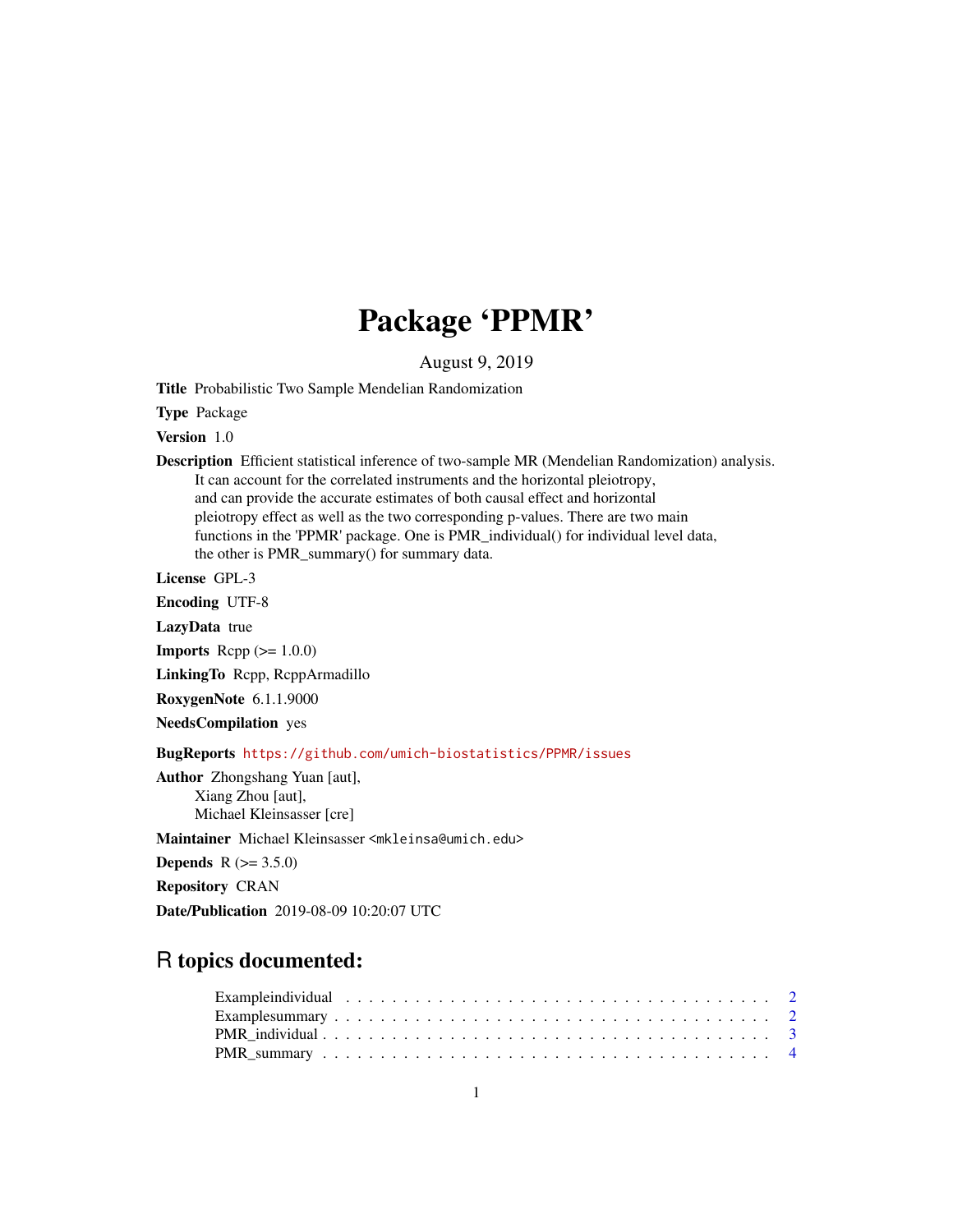#### <span id="page-1-0"></span>**Index** [6](#page-5-0) **6**

Exampleindividual *Individual level dataset*

#### Description

A simulated individual level dataset for PMR.

#### Usage

Exampleindividual

#### Format

A list contains the following objects:

zx the standardized genotype matrix for 465 individuals and 50 cis-SNPs in eQTL data.

zy the standardized genotype matrix for 2000 individuals and 50 cis-SNPs in GWAS data.

x the standarized gene expression vector for 465 individuals in eQL data.

y the standarized complex trait vector for 2000 individuals in GWAS data.

Examplesummary *Summary level dataset*

#### Description

A simulated summary level dataset for PMR

#### Usage

Examplesummary

#### Format

A list contains the following objects:

betax the cis-SNP effect size vector for one specific gene in eQTL data.

betay the cis-SNP effect size vector for one specific gene in GWAS data.

Sigma1 the LD matrix in eQTL data.

Sigma2 the LD matrix in GWAS data.

n1 the sample size of eQTL data.

n2 the sample size of GWAS data.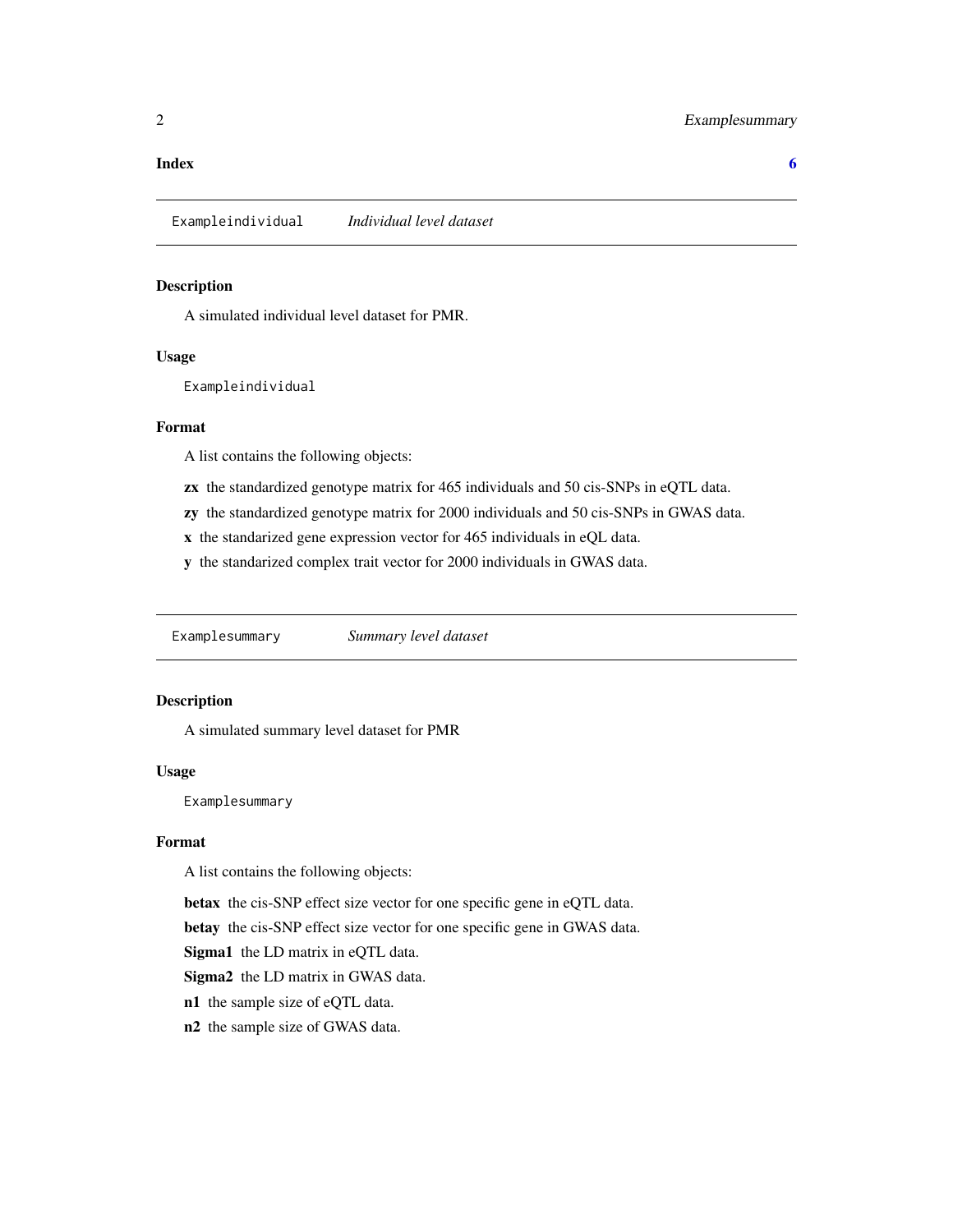<span id="page-2-0"></span>

#### Description

Fit the probabilistic MR model with individual level data while accounting for the correlated instruments and horizontal pleiotropy in TWAS framework.

#### Usage

PMR\_individual(yin, zin, x1in, x2in, gammain, alphain, max\_iterin, epsin)

#### Arguments

| yin        | standardized exposure vector (e.g. gene expression in TWAS).                                                        |
|------------|---------------------------------------------------------------------------------------------------------------------|
| zin        | standardized complex trait vector.                                                                                  |
| x1in       | standardized cis-genotype matrix in eQTL data.                                                                      |
| x2in       | standardized cis-genotype matrix in GWAS data.                                                                      |
| gammain    | indicator variable for constrained PMR model, with 1 for the null model that<br>there is no horizontal pleiotropy.  |
| alphain    | indicator variable for constrained PMR model, with 1 for the null model that<br>there is no causal effect.          |
| max_iterin | The maximum iteration.                                                                                              |
| epsin      | The convergence tolerance of the absolute value of the difference between the<br>nth and $(n+1)$ th log likelihood. |

#### Value

a list of estimates of model parameters, including the causal effect alpha, the horizontal pleiotropy effect gamma, and the two corresponding p values

#### Author(s)

Zhongshang Yuan, Xiang Zhou.

#### Examples

```
data(Exampleindividual)
attach(Exampleindividual)
fmH1 = PMR_individual(yin=x, zin=y, x1in=zx, x2in=zy,
                      gammain=0,alphain = 0,max_iterin =1000,epsin=1e-5)
alpha<-fmH1$alpha
gamma<-fmH1$gamma
fmH0gamma = PMR_individual(yin=x,zin= y, x1in=zx, x2in=zy,gammain=1,
                           alphain = 0,max_iterin =1000,epsin=1e-5)
fmH0alpha = PMR_individual(yin=x, zin=y, x1in=zx, x2in=zy,gammain=0,
```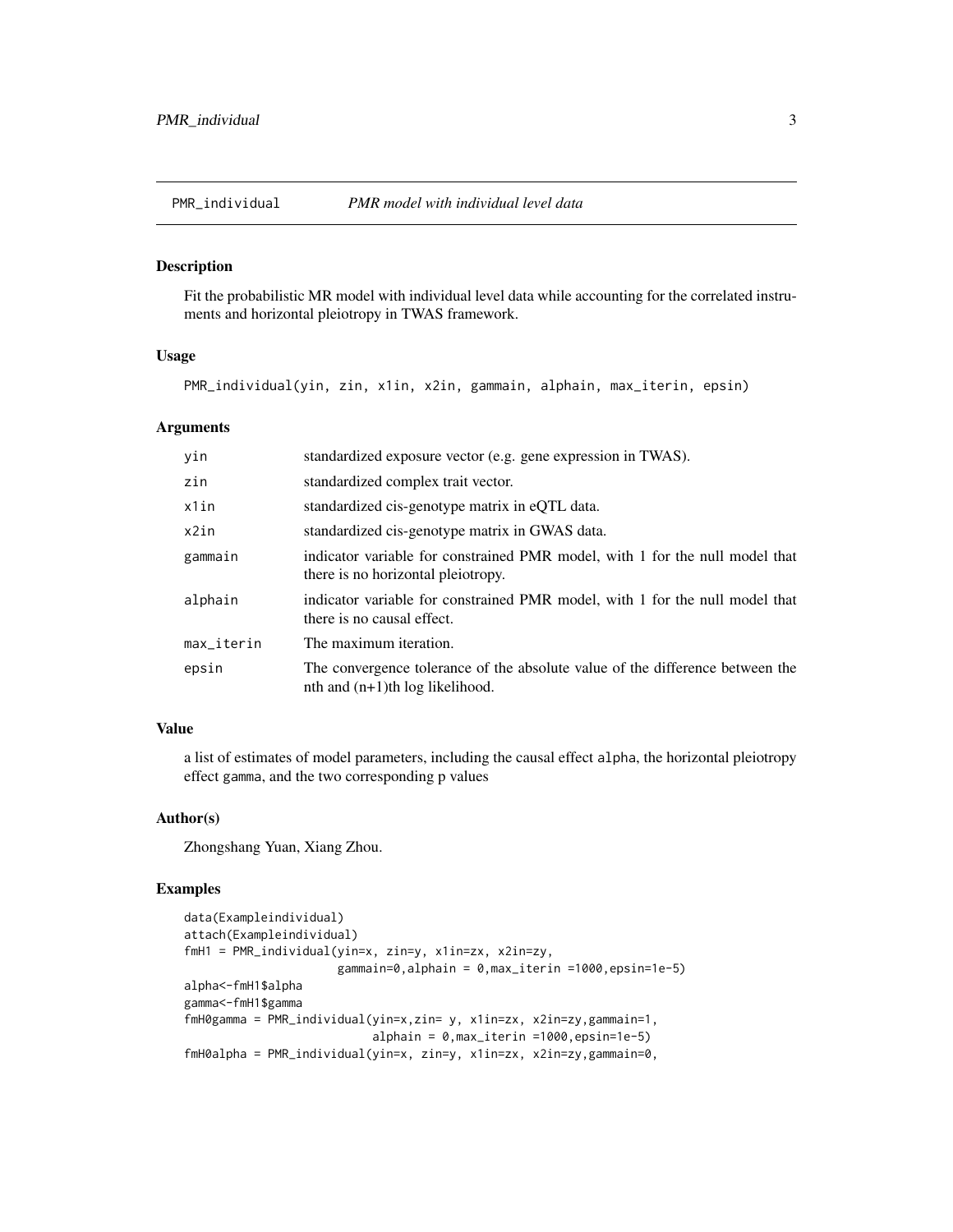```
alphain = 1,max_iterin =1000, epsin=1e-5)
loglikH1=max(fmH1$loglik,na.rm=TRUE)
loglikH0gamma=max(fmH0gamma$loglik,na.rm=TRUE)
loglikH0alpha=max(fmH0alpha$loglik,na.rm=TRUE)
stat_alpha = 2 * (loglikH1 - loglikH0alpha)
pvalue_alpha = pchisq(stat_alpha,1,lower.tail=FALSE)
stat_gamma = 2 * (loglikH1 - loglikH0gamma)pvalue_gamma = pchisq(stat_gamma,1,lower.tail=FALSE)
```
PMR\_summary *PMR model with summary data*

#### Description

Fit the probabilistic MR model with summary data while accounting for the correlated instruments and horizontal pleiotropy in TWAS framework.

#### Usage

```
PMR_summary(betaxin, betayin, Sigma1sin, Sigma2sin, samplen1, samplen2,
  gammain, alphain, max_iterin, epsin)
```
#### Arguments

| betaxin    | the cis-SNP effect size vector for one specific gene in eQTL data, which must be<br>calculated based on both the standardized gene expression value and the stan-<br>dardized cis-genotype matrix. |
|------------|----------------------------------------------------------------------------------------------------------------------------------------------------------------------------------------------------|
| betayin    | the cis-SNP effect size vector for one specific gene in GWAS data, which be cal-<br>culated based on both the standardized complex trait value and the standardized<br>cis-genotype matrix.        |
| Sigma1sin  | the LD matrix in eQTL data.                                                                                                                                                                        |
| Sigma2sin  | the LD matrix in GWAS data. Both Sigma2sin and sigma1sin are often the<br>same from the reference panel.                                                                                           |
| samplen1   | the sample size of eQTL data.                                                                                                                                                                      |
| samplen2   | the sample size of GWAS data.                                                                                                                                                                      |
| gammain    | indicator variable for constrained model, with 1 for the null model that there is<br>no horizontal pleiotropy.                                                                                     |
| alphain    | indicator variable for constrained model, with 1 for the null model that there is<br>no causal effect.                                                                                             |
| max_iterin | The maximum iteration.                                                                                                                                                                             |
| epsin      | The convergence tolerance of the absolute value of the difference between the<br>$nth$ and $(n+1)th$ log likelihood.                                                                               |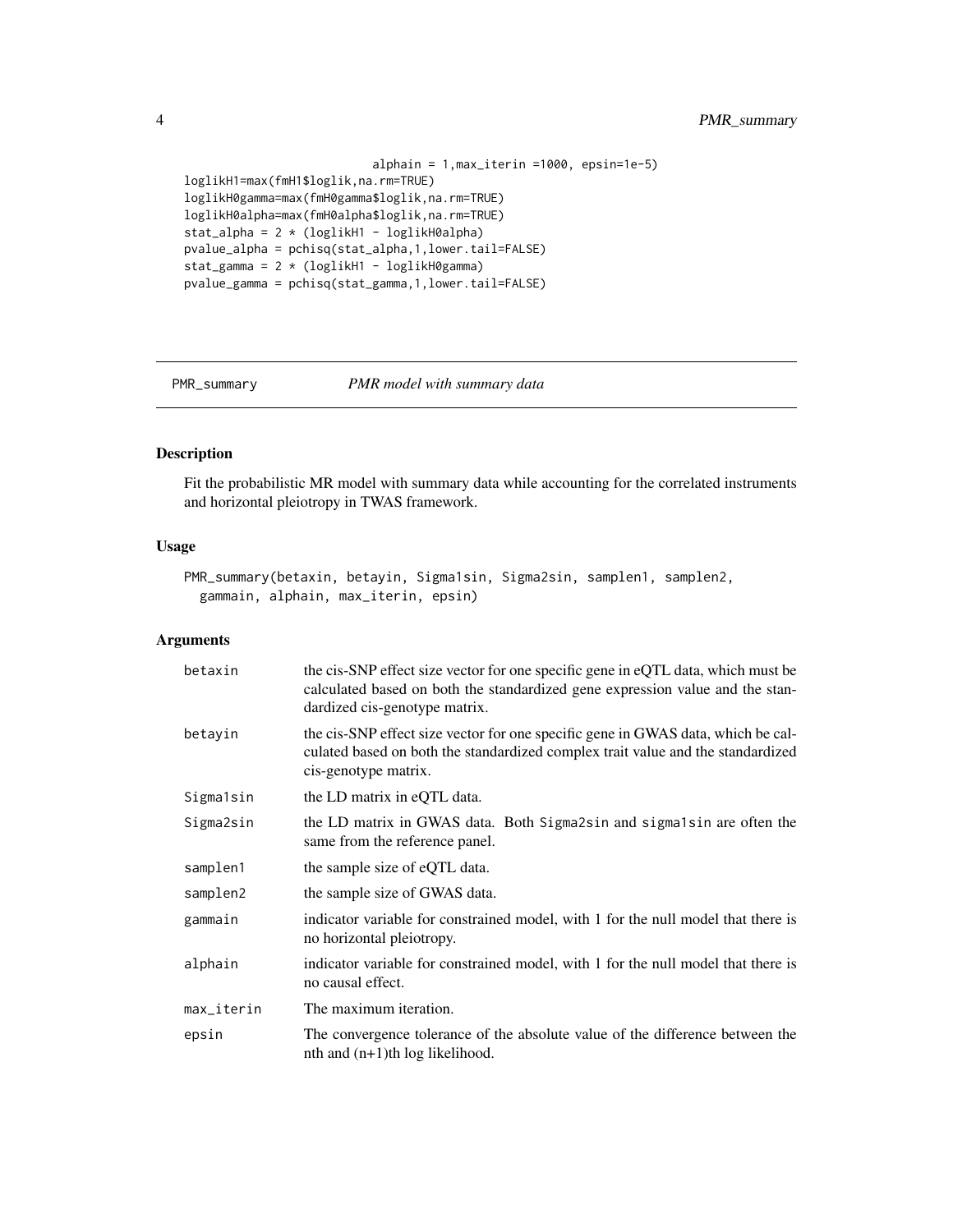#### PMR\_summary 5

#### Value

A list of estimates of model parameters, including the causal effect alpha, the horizontal pleiotropy effect gamma, and the two corresponding p values.

#### Author(s)

Zhongshang Yuan, Xiang Zhou.

#### Examples

```
data(Examplesummary)
attach(Examplesummary)
fmH1=PMR_summary(betaxin=betax,betayin=betay,Sigma1sin=Sigma1,Sigma2sin=Sigma2,
      samplen1=n1,samplen2=n2,gammain=0,alphain=0,max_iterin =1000, epsin=1e-5)
fmH0alpha=PMR_summary(betaxin=betax,betayin=betay,Sigma1sin=Sigma1,Sigma2sin=Sigma2,
          samplen1=n1,samplen2=n2,gammain=0,alphain=1,max_iterin =1000, epsin=1e-5)
fmH0gamma=PMR_summary(betaxin=betax,betayin=betay,Sigma1sin=Sigma1,Sigma2sin=Sigma2,
          samplen1=n1,samplen2=n2,gammain=1,alphain=0,max_iterin =1000, epsin=1e-5)
loglikH1=max(fmH1$loglik,na.rm=TRUE)
loglikH0alpha=max(fmH0alpha$loglik,na.rm=TRUE)
loglikH0gamma=max(fmH0gamma$loglik,na.rm=TRUE)
stat_alpha = 2 * (loglikH1 - loglikH0a1pha)pvalue_alpha = pchisq(stat_alpha,1,lower.tail=FALSE)
stat_gamma = 2 * (loglikH1 - loglikH0gamma)
pvalue_gamma = pchisq(stat_gamma,1,lower.tail=FALSE)
```